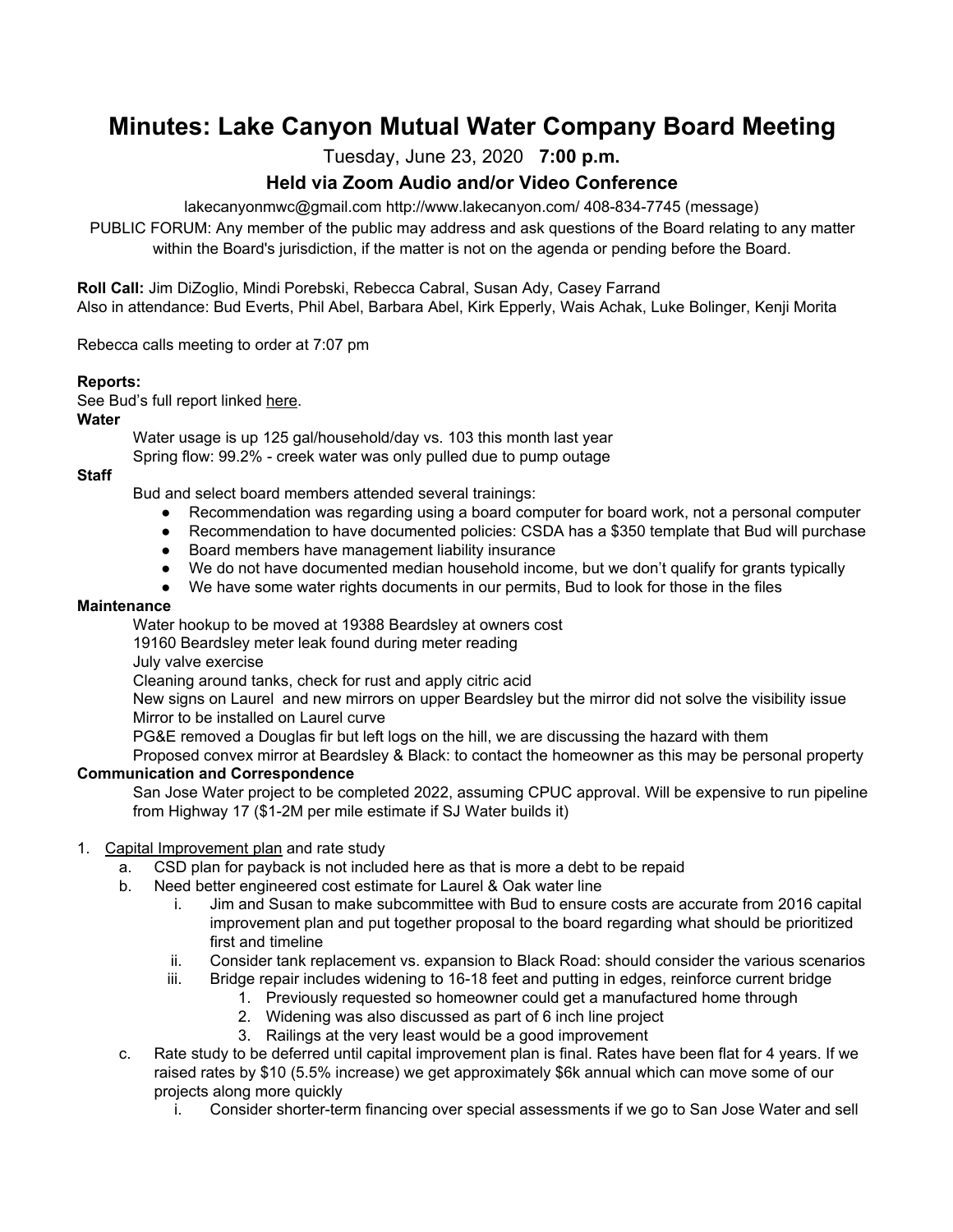the water treatment plant property

- ii. Cost for required pipeline to Highway 17 is high, and may not be covered by property sale
- 2. Earthquake and fire emergency evacuation plan: Determine next steps for both emergency paths, including: signage, consideration of personal property when accessing Oak Ct exit, communication to community and posting on web, combination to open gate at end
	- a. Review Oak Rd emergency Exit [photos](https://photos.app.goo.gl/7sjmaNXtf419YeKbA)
		- i. One area requires work to get a 2WD car through there
		- ii. A couple of turns and then you go up the hill to a gate
		- iii. Two gates to get through both have a CSD lock and we need to find a way to handle this
			- i. CSD could provide these codes, but if they were misused it would be a problem.
			- ii. Idea raised to work with the county to bless our use of these codes not just for maintenance but also for emergency egress
			- iii. Possible to have community bolt cutters available in the case of emergency
		- iv. Kirk to speak with Deborah to see if there is a simple path forward in regards to the locks
	- b. Review back of canyon emergency exit path [photos](https://photos.app.goo.gl/j2gk94wDXtMMEFE19) and videos
		- i. Hiked from Black down to pipe, hike was OK for ~1500-2000 feet was very easy to navigate, but once you get to the pipe it is very overgrown and very little path
		- ii. Gate behind school is very simple latch, no lock
		- iii. Terrain is very hilly, very steep hill and might be a panic as an emergency exit
		- iv. Very little path until approaching Phil's house, there is ~1000 feet of single path
		- v. Pipes to spring box have lots of poison oak unless you are near the vines, that is better
		- vi. Exercised all valves at spring box and water cleared out very quickly
		- vii. Pipes with leaks: one is not supposed to be leaking (looks like area of previous repair) and one is the overflow (U shaped and over swale)
		- viii. Pipe above creek is very low Jim could reach up and touch it
			- i. Land is MidPen Open Space, but improvements like ropes, stairs, might be allowed because we have an easement to maintain our pipes
			- ii. Possible that a group of people over several weekends could improve this into a path
			- iii. Path markers recommended something bright but eco-friendly to mark the trail
			- iv. Recommendation to lift the pipe higher where it crosses the creek
		- ix. Jim and Mindi to take a hike out to assess
	- c. Firewise presentation
		- i. Resources:
			- i. Sunset Ridge Road Firewise [Multi-Year](https://7e761103-1889-4c62-a205-c99a02daa857.usrfiles.com/ugd/7e7611_f135fe58800f4bd0803063c59561baab.pdf) Plan
			- ii. Firewise USA [recognition](https://7e761103-1889-4c62-a205-c99a02daa857.usrfiles.com/ugd/7e7611_81f0115b1bbf417580e14ad223f2afcc.pdf) program
			- iii. LC Firewise [presentation](https://7e761103-1889-4c62-a205-c99a02daa857.usrfiles.com/ugd/7e7611_3ebec7e9eeb3490d80b00919cd0ac48e.pptx)
		- ii. Program to raise awareness, work with your local fire department, hold education and work parties, and take action to make community more fire safe
		- iii. Will get recommendations

Susan recommends forming a committee and Bud will assist

Jim seconds

Motion passes 4-0

3. Plan for Lake Canyon shed update: review proposed plan from Susan and agree on next steps

- a. Shed is located on park property which is considered by the county to be owned and maintained by the water board, and has no taxes associated. The land belongs to nobody, but maintaining it is part of the water company's job. The park property begins at the stone turnout next to 19468 Beardsley and continues all the way to the curve in the road in front of 19515 Beardsley. The whole hillside is park property
- b. Current shed is very rotten and in bad shape
- c. Homeowner at 19515 Beardsley currently parks his car there. He believes that if the shed were not there, it would be safer for cars to be able to pass and navigate the turn. Homeowner is willing to compensate us for use of the land
- d. Tom actually would like a bigger shed for maintenance. Considering narrow but wide sheds